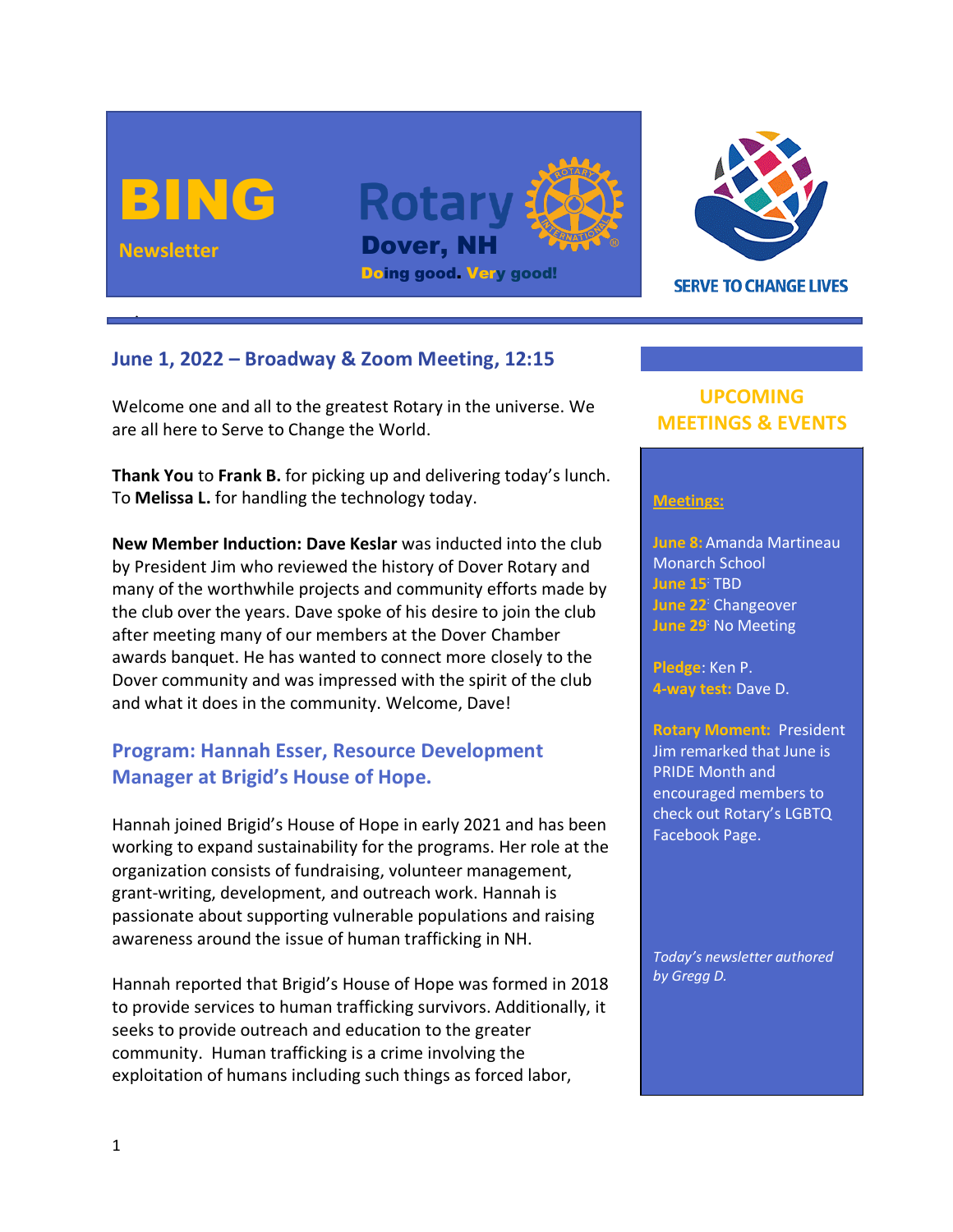sexual exploitation, and forced servitude. Many believe it only affects women, involves transportation across borders and is only a global issue. Brigid's House of Hope works to debunk these rumors. It is a local as well as a global problem. There were a reported 50- 90 events in NH last year. and the problem is growing annually.

Hannah discussed the gaps in services for human trafficking survivors with long-term housing and specialized services being the greatest need. Without safe housing, 80% of survivors end up back as human trafficking victims. Brigid's House of Hope received funds to support human trafficking survivors in 2016. By 2018 they had put together a Board of Directors and became a non-profit organization in 2019. They rented property to provide housing in 2020 and received a federal grant to support their efforts in 2021. They are currently fundraising to develop a long-term, restorative housing, and intensive care management program for a 12–18 month program by mid-June 2022.

**Joke of the Week:** In recognition of the upcoming golf tournament, Gregg D. told of the golfing prowess of one of our members.

**Bingo:** Jerry D. reported on the recent Bingo committee meeting and reported we hosted 65 players last week and sold 18 boxes. He noted the date for moving into the new space has been moved back one week and right now we are tentatively scheduled to be closed on Thurs., June 16. The committee also discussed the need for Rotarians to help with Bingo - to be trained in package sales, such as callers, ticket sellers, and backroom. Durham-Great Bay Club will be providing two ticket sellers, but with a larger space, we need more help. Bingo is our main source of fundraising and even

#### **Happy Bucks**

**Noreen B.** for flexibility in providing a zoom meeting for the changeover and for new member Dave K. **Kathy F.** for her family celebrating the birthdays of three nonagenarians. **Norm H.** for getting volunteer assistance with yard work. **Melissa L**. for completing the Mac Challenge in 57 minutes. **Ute L.** for all the happy times missed with the club while she traveled in retirement. **Kathy B**. for Kathy F. and an incredible job as a solo musician for *Once Upon A Mattress.*

**Jim M.** to welcome Dave K. to the club and for a few days on Prince Edward Island.

with increased costs associated with our game, we will realize a significant profit, but we must have support from our members.

**Garden Update:** Everything looks good and we will keep members posted regarding the weeding schedule. Stop by the gardens to enjoy our contribution to downtown Dover.

**Foundation:** Gregg D. asked members to consider their contributions for the coming year noting the importance of the Foundation and that all funds are returned to the district to support district grants three years later. Our club has been very supportive in the past and we want to continue our efforts.

**Scholarship Committee:** Norm H. reported that the scholarship selections have been completed and are ready to be awarded at the Dover HS graduation.